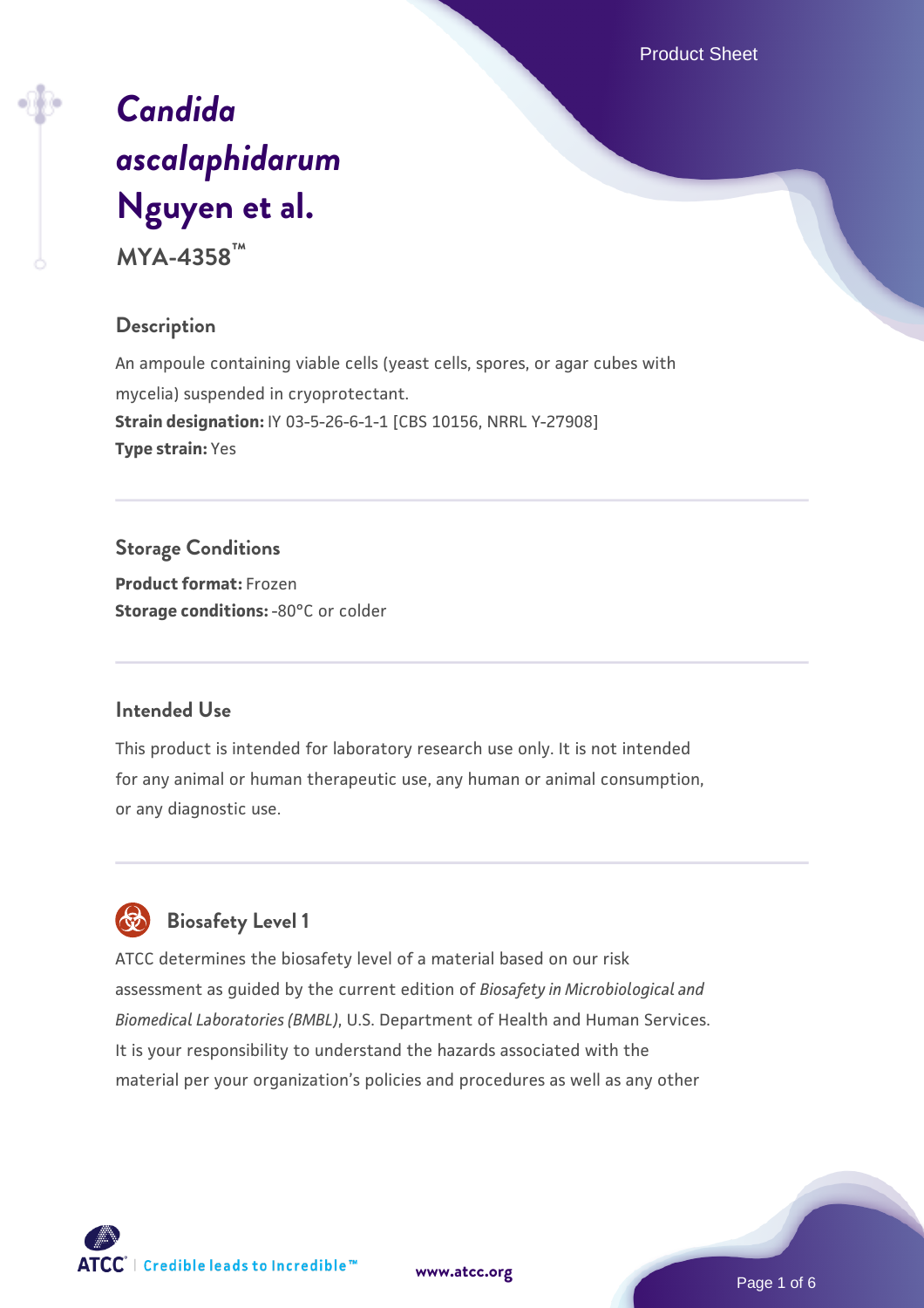applicable regulations as enforced by your local or national agencies.

ATCC highly recommends that appropriate personal protective equipment is always used when handling vials. For cultures that require storage in liquid nitrogen, it is important to note that some vials may leak when submersed in liquid nitrogen and will slowly fill with liquid nitrogen. Upon thawing, the conversion of the liquid nitrogen back to its gas phase may result in the vial exploding or blowing off its cap with dangerous force creating flying debris. Unless necessary, ATCC recommends that these cultures be stored in the vapor phase of liquid nitrogen rather than submersed in liquid nitrogen.

## **Certificate of Analysis**

For batch-specific test results, refer to the applicable certificate of analysis that can be found at www.atcc.org.

## **Growth Conditions**

**Medium:**  [ATCC Medium 28: Emmons' modification of Sabouraud's agar/broth](https://www.atcc.org/-/media/product-assets/documents/microbial-media-formulations/2/8/atcc-medium-28.pdf?rev=0da0c58cc2a343eeae735016b70809bb) [ATCC Medium 200: YM agar or YM broth](https://www.atcc.org/-/media/product-assets/documents/microbial-media-formulations/2/0/0/atcc-medium-200.pdf?rev=ac40fd74dc13433a809367b0b9da30fc) [ATCC Medium 1245: YEPD](https://www.atcc.org/-/media/product-assets/documents/microbial-media-formulations/1/2/4/5/atcc-medium-1245.pdf?rev=705ca55d1b6f490a808a965d5c072196) **Temperature:** 24-26°C **Atmosphere:** Aerobic

## **Handling Procedures**

**Frozen ampoules** packed in dry ice should either be thawed immediately or



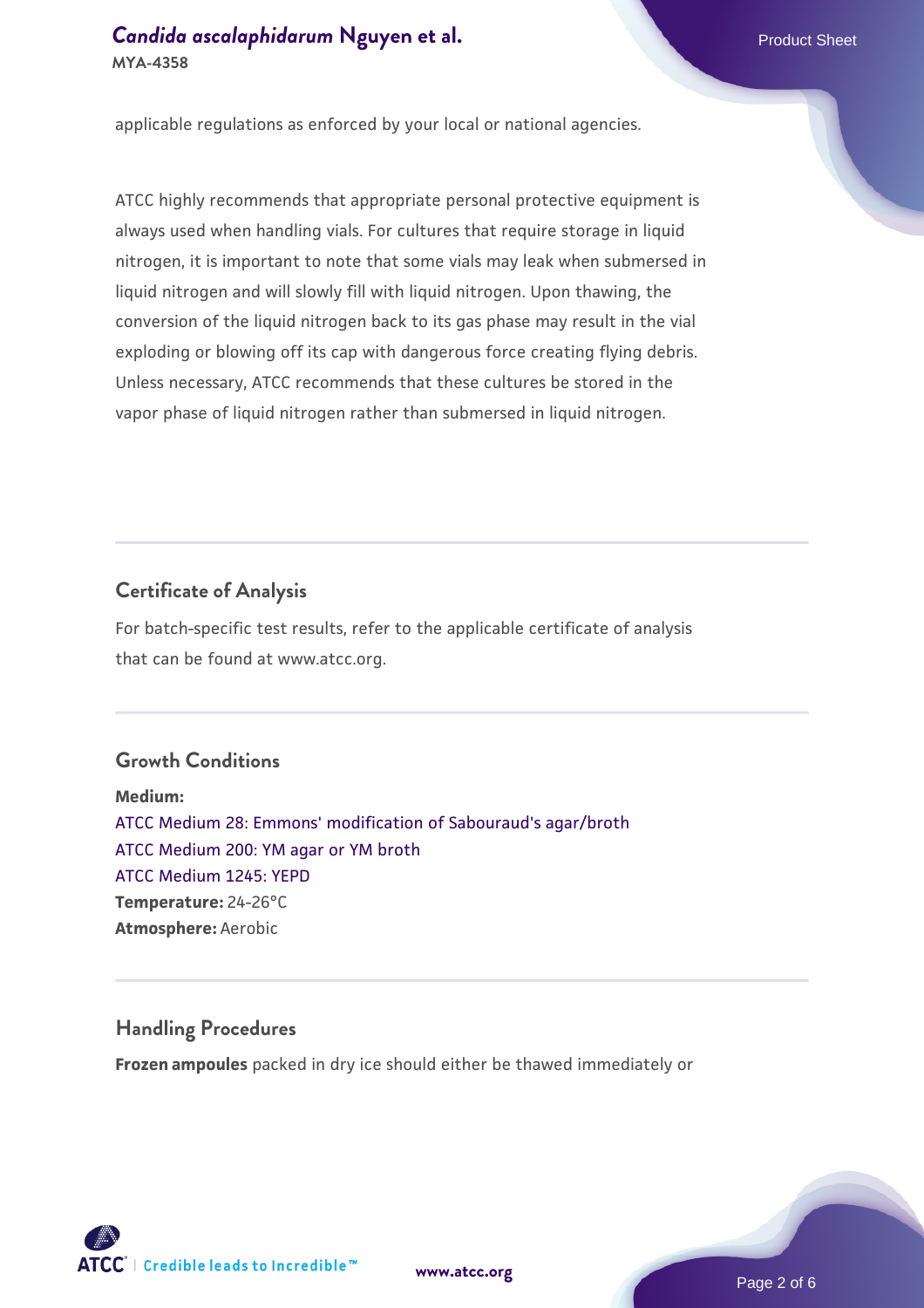stored in liquid nitrogen. If liquid nitrogen storage facilities are not available, frozen ampoules may be stored at or below -70°C for approximately one week. **Do not under any circumstance store frozen ampoules at refrigerator freezer temperatures (generally -20°C)**. Storage of frozen material at this temperature will result in the death of the culture.

- 1. To thaw a frozen ampoule, place in a **25°C to 30°C** water bath, until just thawed **(approximately 5 minutes)**. Immerse the ampoule just sufficient to cover the frozen material. Do not agitate the ampoule.
- 2. Immediately after thawing, wipe down ampoule with 70% ethanol and aseptically transfer at least 50 µL (or 2-3 agar cubes) of the content onto a plate or broth with medium recommended.
- 3. Incubate the inoculum/strain at the temperature and conditions recommended. Inspect for growth of the inoculum/strain regularly. The sign of viability is noticeable typically after 1-2 days of incubation. However, the time necessary for significant growth will vary from strain to strain

#### **Material Citation**

If use of this material results in a scientific publication, please cite the material in the following manner: *Candida ascalaphidarum* Nguyen et al. (ATCC MYA-4358)

#### **References**

References and other information relating to this material are available at www.atcc.org.

#### **Warranty**

The product is provided 'AS IS' and the viability of ATCC® products is warranted for 30 days from the date of shipment, provided that the



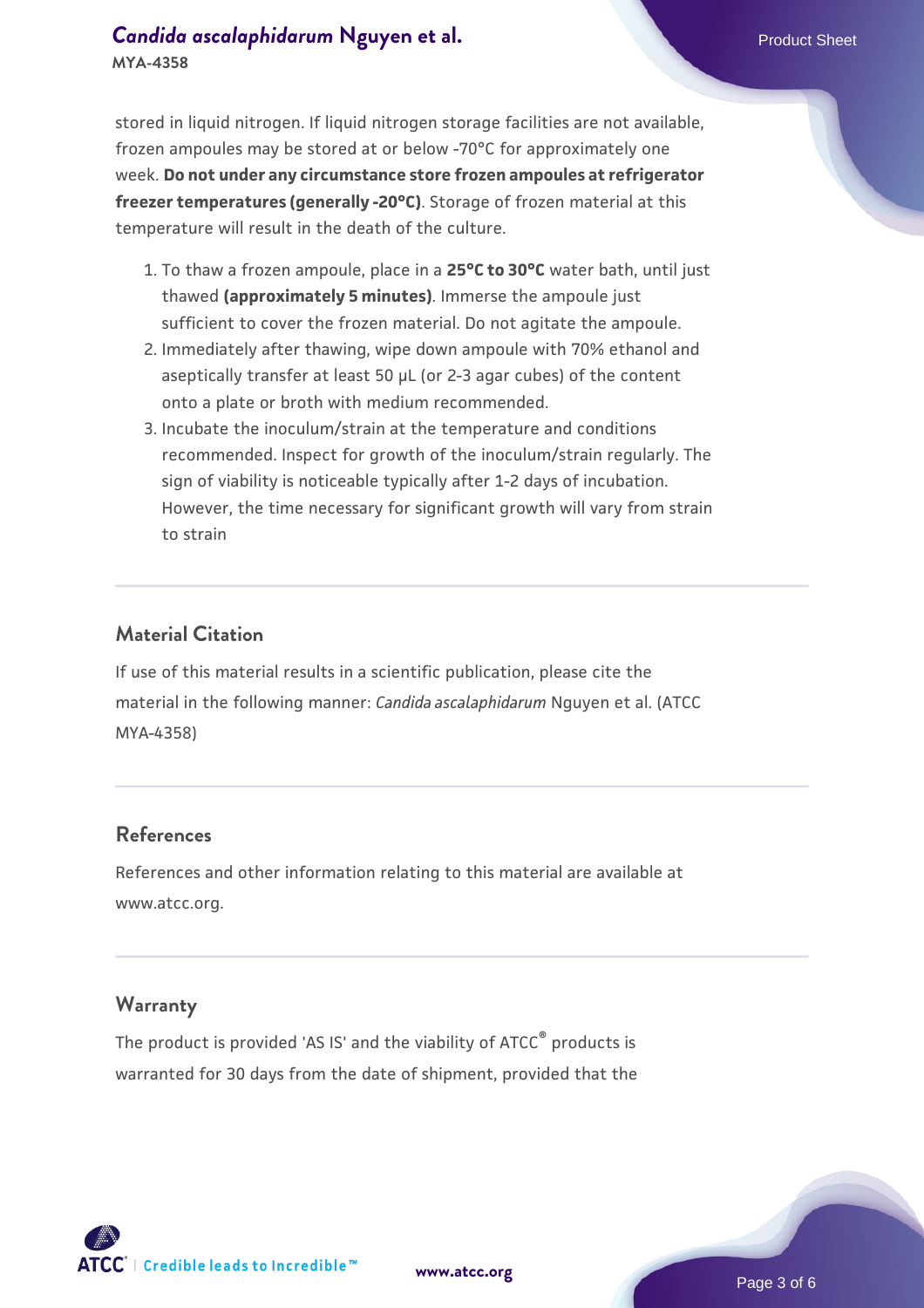customer has stored and handled the product according to the information included on the product information sheet, website, and Certificate of Analysis. For living cultures, ATCC lists the media formulation and reagents that have been found to be effective for the product. While other unspecified media and reagents may also produce satisfactory results, a change in the ATCC and/or depositor-recommended protocols may affect the recovery, growth, and/or function of the product. If an alternative medium formulation or reagent is used, the ATCC warranty for viability is no longer valid. Except as expressly set forth herein, no other warranties of any kind are provided, express or implied, including, but not limited to, any implied warranties of merchantability, fitness for a particular purpose, manufacture according to cGMP standards, typicality, safety, accuracy, and/or noninfringement.

#### **Disclaimers**

This product is intended for laboratory research use only. It is not intended for any animal or human therapeutic use, any human or animal consumption, or any diagnostic use. Any proposed commercial use is prohibited without a license from ATCC.

While ATCC uses reasonable efforts to include accurate and up-to-date information on this product sheet, ATCC makes no warranties or representations as to its accuracy. Citations from scientific literature and patents are provided for informational purposes only. ATCC does not warrant that such information has been confirmed to be accurate or complete and the customer bears the sole responsibility of confirming the accuracy and completeness of any such information.

This product is sent on the condition that the customer is responsible for and assumes all risk and responsibility in connection with the receipt, handling, storage, disposal, and use of the ATCC product including without limitation taking all appropriate safety and handling precautions to minimize health or environmental risk. As a condition of receiving the material, the customer



**[www.atcc.org](http://www.atcc.org)**

Page 4 of 6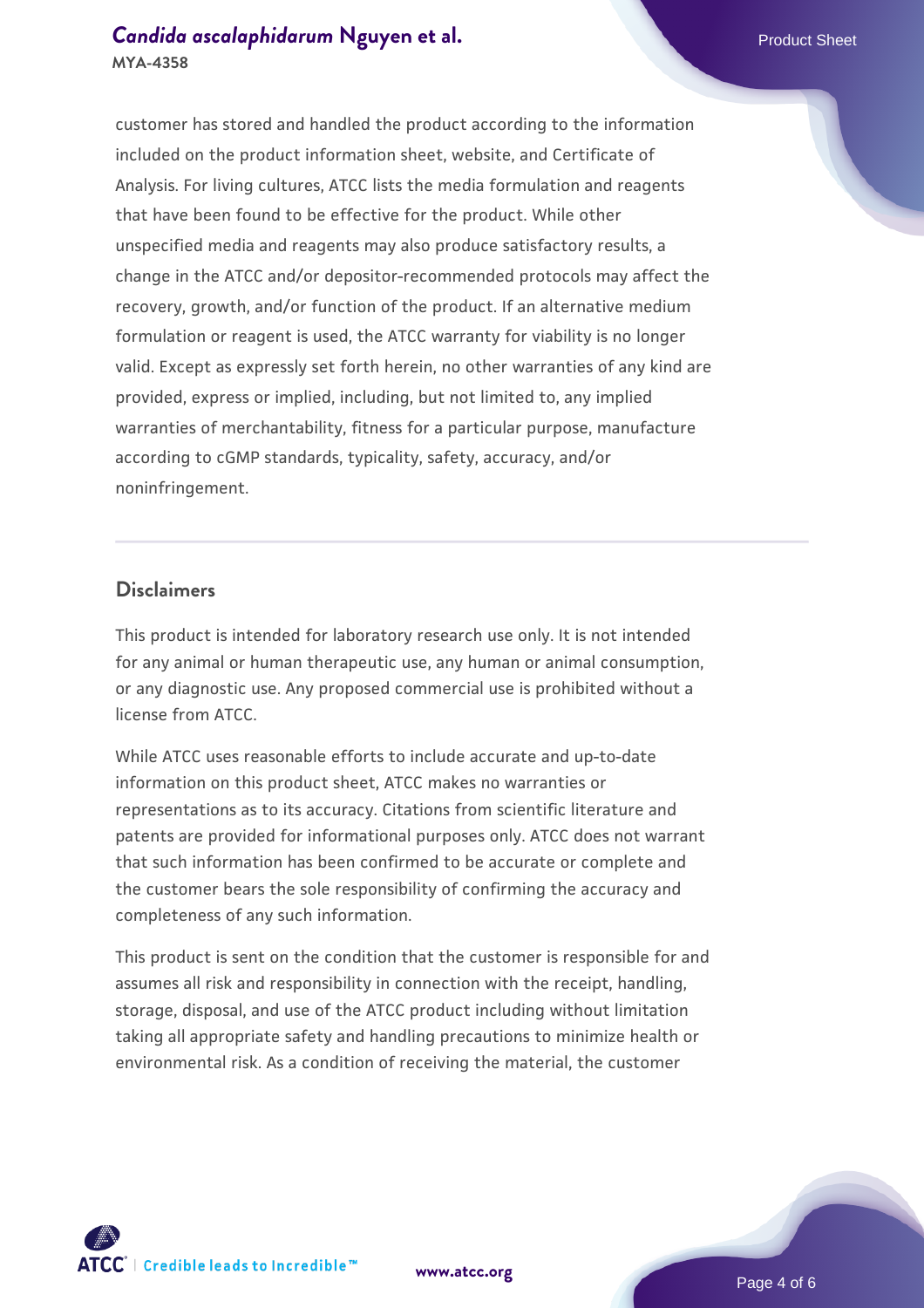agrees that any activity undertaken with the ATCC product and any progeny or modifications will be conducted in compliance with all applicable laws, regulations, and guidelines. This product is provided 'AS IS' with no representations or warranties whatsoever except as expressly set forth herein and in no event shall ATCC, its parents, subsidiaries, directors, officers, agents, employees, assigns, successors, and affiliates be liable for indirect, special, incidental, or consequential damages of any kind in connection with or arising out of the customer's use of the product. While reasonable effort is made to ensure authenticity and reliability of materials on deposit, ATCC is not liable for damages arising from the misidentification or misrepresentation of such materials.

Please see the material transfer agreement (MTA) for further details regarding the use of this product. The MTA is available at www.atcc.org.

## **Copyright and Trademark Information**

© ATCC 2021. All rights reserved. ATCC is a registered trademark of the American Type Culture Collection.

#### **Revision**

This information on this document was last updated on 2021-05-20

## **Contact Information**

ATCC 10801 University Boulevard Manassas, VA 20110-2209 USA US telephone: 800-638-6597 Worldwide telephone: +1-703-365-2700